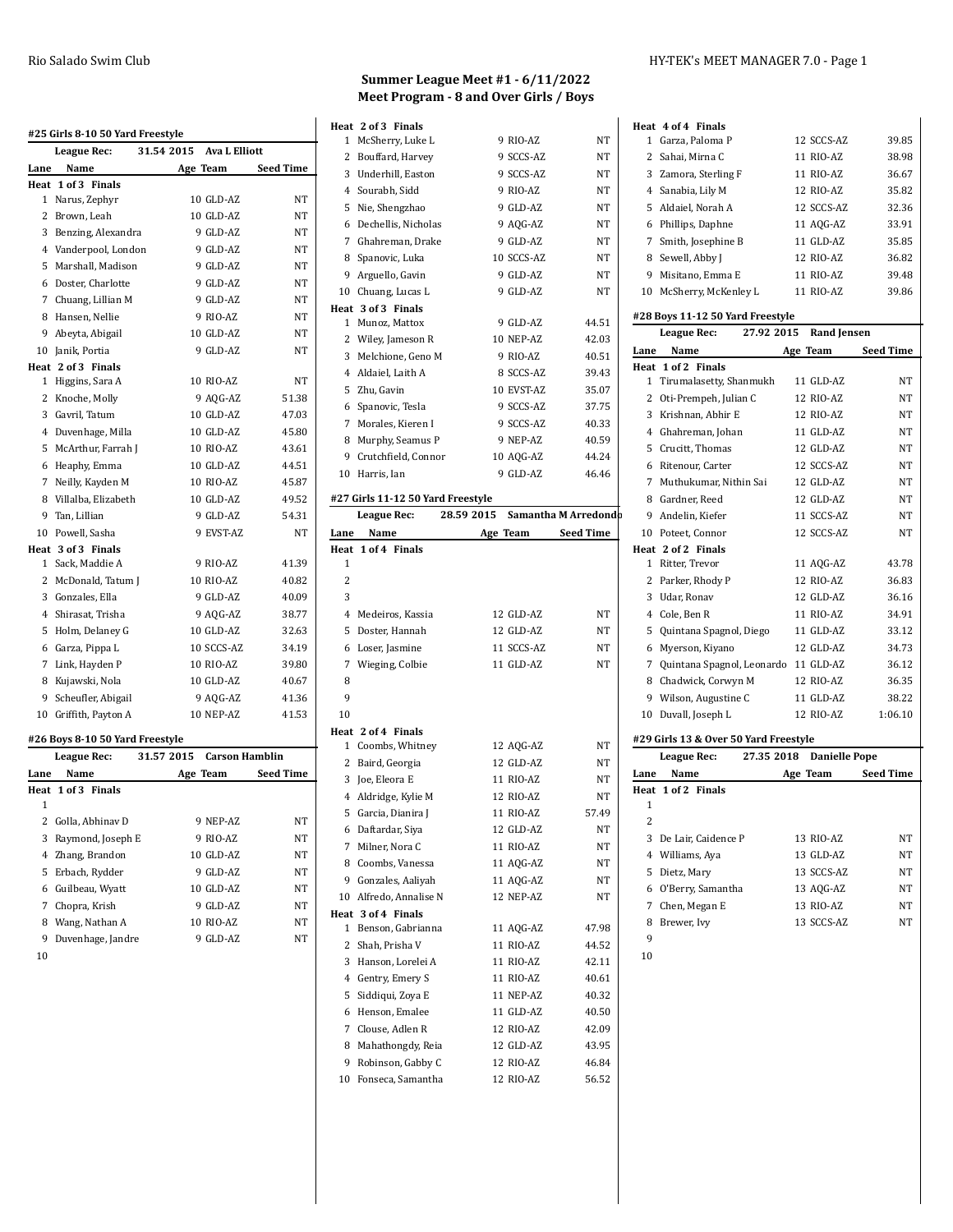### **Heat 2 (#29 Girls 13 & Over 50 Yard Freestyle)**

| 1 Peacock, Maiya      | 13 GLD-AZ  | 39.51 |
|-----------------------|------------|-------|
| 2 Waychoff, Charlie J | 13 RIO-AZ  | 34.87 |
| 3 Roldan, Madison     | 14 GLD-AZ  | 32.03 |
| 4 Nez, Minka L        | 14 RIO-AZ  | 31.47 |
| 5 Ross, Cailyn        | 13 GLD-AZ  | 29.55 |
| 6 Lanigan, Esmeralda  | 14 GLD-AZ  | 30.14 |
| 7 Savoy, Hawa K       | 13 GLD-AZ  | 32.01 |
| 8 Luo, Hannah         | 13 EVST-AZ | 33.86 |
| 9 Nunn, Camrynn       | 14 GLD-AZ  | 36.99 |
| 10 Nassan, Emma G     | 13 RIO-AZ  | 41.33 |

#### **#30 Boys 13 & Over 50 Yard Freestyle**

|                | League Rec:                       | 23.98 2018 | <b>Kaden K Stott</b> |                  |
|----------------|-----------------------------------|------------|----------------------|------------------|
| Lane           | Name                              |            | Age Team             | <b>Seed Time</b> |
|                | Heat 1 of 2 Finals                |            |                      |                  |
| 1              |                                   |            |                      |                  |
| 2              |                                   |            |                      |                  |
| 3              |                                   |            |                      |                  |
| $\overline{4}$ | Higgins, Zach S                   |            | 13 RIO-AZ            | NT               |
| 5              | Vassiliades, Alex J               |            | 13 RIO-AZ            | NT               |
| 6              | Herrmann, Gavin R                 |            | 13 RIO-AZ            | NT               |
| 7              | Oti-Prempeh, Jonas I              |            | 14 RIO-AZ            | NT               |
| 8              |                                   |            |                      |                  |
| 9              |                                   |            |                      |                  |
| 10             |                                   |            |                      |                  |
|                | Heat 2 of 2 Finals                |            |                      |                  |
| 1              | Halliday, Connor J                |            | 13 RIO-AZ            | 42.18            |
| 2              | Richardson, Alexi                 |            | 13 GLD-AZ            | 37.25            |
| 3              | Gutierrez, Joseph                 |            | 14 AQG-AZ            | 31.69            |
| 4              | Heeg, Nolan A                     |            | 14 RIO-AZ            | 30.16            |
| 5              | Franzen, Jonathon M               |            | 14 SCCS-AZ           | 27.08            |
| 6              | Heeg, Colvin S                    |            | 14 RIO-AZ            | 30.13            |
| 7              | Carter, Mason E                   |            | 13 RIO-AZ            | 30.96            |
| 8              | Roldan, Ethan                     |            | 16 GLD-AZ            | 32.16            |
| 9              | Leybovich, Aaron                  |            | 13 GLD-AZ            | 39.60            |
| 10             | Lujan, Gustavo A                  |            | 14 GLD-AZ            | 42.31            |
|                | #31 Girls 8-10 50 Yard Backstroke |            |                      |                  |

|      | League Rec:         | 38.04 2017 Brea Zandt |           |                  |
|------|---------------------|-----------------------|-----------|------------------|
| Lane | Name                |                       | Age Team  | <b>Seed Time</b> |
|      | Heat 1 of 3 Finals  |                       |           |                  |
| 1    | Hansen, Nellie      |                       | 9 RIO-AZ  | NT               |
|      | 2 Wang, Jocelyn     |                       | 10 GLD-AZ | NT               |
| 3    | Janik, Portia       |                       | 9 GLD-AZ  | NT               |
|      | 4 Narus, Zephyr     |                       | 10 GLD-AZ | NT               |
|      | 5 Marshall, Madison |                       | 9 GLD-AZ  | NT               |
|      | 6 Doster. Charlotte |                       | 9 GLD-AZ  | NT               |
|      | 7 Chuang, Lillian M |                       | 9 GLD-AZ  | NT               |
| 8    | Abeyta, Abigail     |                       | 10 GLD-AZ | NT               |
| 9    | Vanderpool, London  |                       | 9 GLD-AZ  | NT               |
| 10   | Higgins, Sara A     |                       | 10 RIO-AZ | NT               |
|      |                     |                       |           |                  |

## **Summer League Meet #1 - 6/11/2022 Meet Program - 8 and Over Girls / Boys**

|      | Heat 2 of 3 Finals                   |            |                         |                |
|------|--------------------------------------|------------|-------------------------|----------------|
| 1    | Benzing, Alexandra                   |            | 9 GLD-AZ                | NT             |
| 2    | Duvenhage, Milla                     |            | 10 GLD-AZ               | 57.42          |
|      | 3 McDonald, Tatum J                  |            | 10 RIO-AZ               | 56.34          |
|      | 4 Villalba, Elizabeth                |            | 10 GLD-AZ               | 53.90          |
|      | 5 Gonzales, Ella                     |            | 9 GLD-AZ                | 51.77          |
|      | 6 McArthur, Farrah J                 |            | 10 RIO-AZ               | 52.46          |
|      | 7 Neilly, Kayden M                   |            | 10 RIO-AZ               | 53.92          |
| 8    | Tan, Lillian                         |            | 9 GLD-AZ                | 56.77          |
| 9    | Knoche, Molly                        |            | 9 AQG-AZ                | 1:03.82        |
|      | 10 Brown, Leah                       |            | 10 GLD-AZ               | <b>NT</b>      |
| 1    | Heat 3 of 3 Finals<br>Kujawski, Nola |            | 10 GLD-AZ               | 49.59          |
| 2    | Heaphy, Emma                         |            | 10 GLD-AZ               | 49.42          |
|      | 3 Shirasat, Trisha                   |            | 9 AQG-AZ                | 47.50          |
|      | 4 Griffith, Payton A                 |            | 10 NEP-AZ               | 45.79          |
| 5    | Holm, Delaney G                      |            | 10 GLD-AZ               | 39.35          |
| 6    | Garza, Pippa L                       |            | 10 SCCS-AZ              | 45.47          |
|      | 7 Sack, Maddie A                     |            | 9 RIO-AZ                | 47.05          |
|      | 8 Link, Hayden P                     |            | 10 RIO-AZ               | 49.41          |
|      | 9 Gavril, Tatum                      |            | 10 GLD-AZ               | 49.46          |
|      | 10 Scheufler, Abigail                |            | 9 AQG-AZ                | 51.12          |
|      | #32 Boys 8-10 50 Yard Backstroke     |            |                         |                |
|      | League Rec:                          | 37.32 2017 | <b>Mason Klann</b>      |                |
| Lane | Name                                 |            | Age Team                | Seed Time      |
|      | Heat 1 of 3 Finals                   |            |                         |                |
| 1    |                                      |            |                         |                |
|      | 2 Underhill, Easton                  |            | 9 SCCS-AZ               | NT             |
| 3    | Erbach, Rydder                       |            | 9 GLD-AZ                | NT             |
|      |                                      |            |                         |                |
|      | 4 Arguello, Gavin                    |            | 9 GLD-AZ                | NT             |
| 5    | McSherry, Luke L                     |            | 9 RIO-AZ                | <b>NT</b>      |
| 6    | Dechellis, Nicholas                  |            | 9 AQG-AZ                | NT             |
| 7    | Sourabh, Sidd                        |            | 9 RIO-AZ                | NT             |
|      | 8 Wang, Nathan A                     |            | 10 RIO-AZ               | NT             |
| 9    |                                      |            |                         |                |
| 10   |                                      |            |                         |                |
|      | Heat 2 of 3 Finals                   |            |                         |                |
| 1    | Nie, Shengzhao                       |            | 9 GLD-AZ                | NT             |
| 3    | 2 Chopra, Krish                      |            | 9 GLD-AZ                | NT             |
|      | Spanovic, Luka<br>4 Bouffard, Harvey |            | 10 SCCS-AZ<br>9 SCCS-AZ | ΝT<br>NT       |
| 5    |                                      |            | 9 GLD-AZ                | ΝT             |
| 6    | Duvenhage, Jandre<br>Zhang, Brandon  |            | 10 GLD-AZ               | NT             |
|      | 7 Golla, Abhinav D                   |            | 9 NEP-AZ                | NΤ             |
| 8    | Guilbeau, Wyatt                      |            | 10 GLD-AZ               | NT             |
|      | 9 Ghahreman, Drake                   |            | 9 GLD-AZ                | NΤ             |
|      | 10 Chuang, Lucas L                   |            | 9 GLD-AZ                | NT             |
|      | Heat 3 of 3 Finals                   |            |                         |                |
| 1    | Melchione, Geno M                    |            | 9 RIO-AZ                | 54.23          |
| 2    | Crutchfield, Connor                  |            | 10 AQG-AZ               | 53.76          |
| 3    | Wiley, Jameson R                     |            | 10 NEP-AZ               | 51.07          |
| 4    | Aldaiel, Laith A                     |            | 8 SCCS-AZ               | 50.01          |
| 5    | Zhu, Gavin                           |            | 10 EVST-AZ              | 47.86          |
| 6    | Morales, Kieren I                    |            | 9 SCCS-AZ               | 48.22          |
| 7    | Spanovic, Tesla                      |            | 9 SCCS-AZ               | 50.08          |
| 8    | Murphy, Seamus P                     |            | 9 NEP-AZ                | 52.51          |
| 9    | Harris, Ian<br>10 Munoz, Mattox      |            | 9 GLD-AZ<br>9 GLD-AZ    | 53.98<br>58.91 |

# **#33 Girls 11-12 50 Yard Backstroke**

| League Rec:                       | 34.17 2015             |            | Samantha M Arredondo |
|-----------------------------------|------------------------|------------|----------------------|
| Lane<br>Name                      |                        | Age Team   | <b>Seed Time</b>     |
| Heat 1 of 3 Finals                |                        |            |                      |
| 1 Gonzales, Aaliyah               |                        | 11 AQG-AZ  | NΤ                   |
| 2 Medeiros, Kassia                |                        | 12 GLD-AZ  | NΤ                   |
| 3<br>Doster, Hannah               |                        | 12 GLD-AZ  | NΤ                   |
| 4 Daftardar, Siya                 |                        | 12 GLD-AZ  | NΤ                   |
| Baird, Georgia<br>5               |                        | 12 GLD-AZ  | NΤ                   |
| 6 Loser, Jasmine                  |                        | 11 SCCS-AZ | NΤ                   |
| 7 Wieging, Colbie                 |                        | 11 GLD-AZ  | NΤ                   |
| 8 Aldridge, Kylie M               |                        | 12 RIO-AZ  | NT                   |
| 9 Milner, Nora C                  |                        | 11 RIO-AZ  | NΤ                   |
| 10 Alfredo, Annalise N            |                        | 12 NEP-AZ  | NΤ                   |
| Heat 2 of 3 Finals                |                        |            |                      |
| Garcia, Dianira J<br>1            |                        | 11 RIO-AZ  | 59.03                |
| 2 Benson, Gabrianna               |                        | 11 AQG-AZ  | 56.67                |
| 3<br>Robinson, Gabby C            |                        | 12 RIO-AZ  | 52.46                |
| 4 Garza, Paloma P                 |                        | 12 SCCS-AZ | 48.93                |
| 5 Zamora, Sterling F              |                        | 11 RIO-AZ  | 47.64                |
| 6 Shah, Prisha V                  |                        | 11 RIO-AZ  | 48.06                |
| 7 Smith, Josephine B              |                        | 11 GLD-AZ  | 50.21                |
| 8<br>Mahathongdy, Reia            |                        | 12 GLD-AZ  | 54.14                |
| 9<br>Siddiqui, Zoya E             |                        | 11 NEP-AZ  | 59.01                |
| 10 Fonseca, Samantha              |                        | 12 RIO-AZ  | 1:12.46              |
| Heat 3 of 3 Finals                |                        |            |                      |
| Hanson, Lorelei A<br>1            |                        | 11 RIO-AZ  | 47.19                |
| 2 Sahai, Mirna C                  |                        | 11 RIO-AZ  | 45.95                |
| 3 Henson, Emalee                  |                        | 11 GLD-AZ  | 44.75                |
| 4 Phillips, Daphne                |                        | 11 AQG-AZ  | 42.79                |
| 5<br>Sanabia, Lily M              |                        | 12 RIO-AZ  | 40.76                |
| Aldaiel, Norah A<br>6             |                        | 12 SCCS-AZ | 41.84                |
| 7<br>Misitano, Emma E             |                        | 11 RIO-AZ  | 44.21                |
| Clouse, Adlen R<br>8              |                        | 12 RIO-AZ  | 45.58                |
| Sewell, Abby J<br>9               |                        | 12 RIO-AZ  | 47.04                |
| 10 McSherry, McKenley L           |                        | 11 RIO-AZ  | 47.22                |
| #34 Boys 11-12 50 Yard Backstroke |                        |            |                      |
| League Rec:                       | 34.56 2021 Tagg Hansen |            |                      |
| Lane<br>Name                      |                        | Age Team   | Seed Time            |
| Heat 1 of 2 Finals                |                        |            |                      |
| 1 Tirumalasetty, Shanmukh         |                        | 11 GLD-AZ  | NΤ                   |
| 2<br>Ritenour, Carter             |                        | 12 SCCS-AZ | NΤ                   |
| 3 Wilson, Augustine C             |                        | 11 GLD-AZ  | NT                   |
| 4 Krishnan, Abhir E               |                        | 12 RIO-AZ  | NΤ                   |
| 5<br>Ghahreman, Johan             |                        | 11 GLD-AZ  | NΤ                   |
| 6<br>Muthukumar, Nithin Sai       |                        | 12 GLD-AZ  | NΤ                   |
| Gardner, Reed<br>7                |                        | 12 GLD-AZ  | NΤ                   |
| 8 Poteet, Connor                  |                        | 12 SCCS-AZ | NΤ                   |
| 9<br>Andelin, Kiefer              |                        | 11 SCCS-AZ | NΤ                   |
| 10                                |                        |            |                      |
|                                   |                        |            |                      |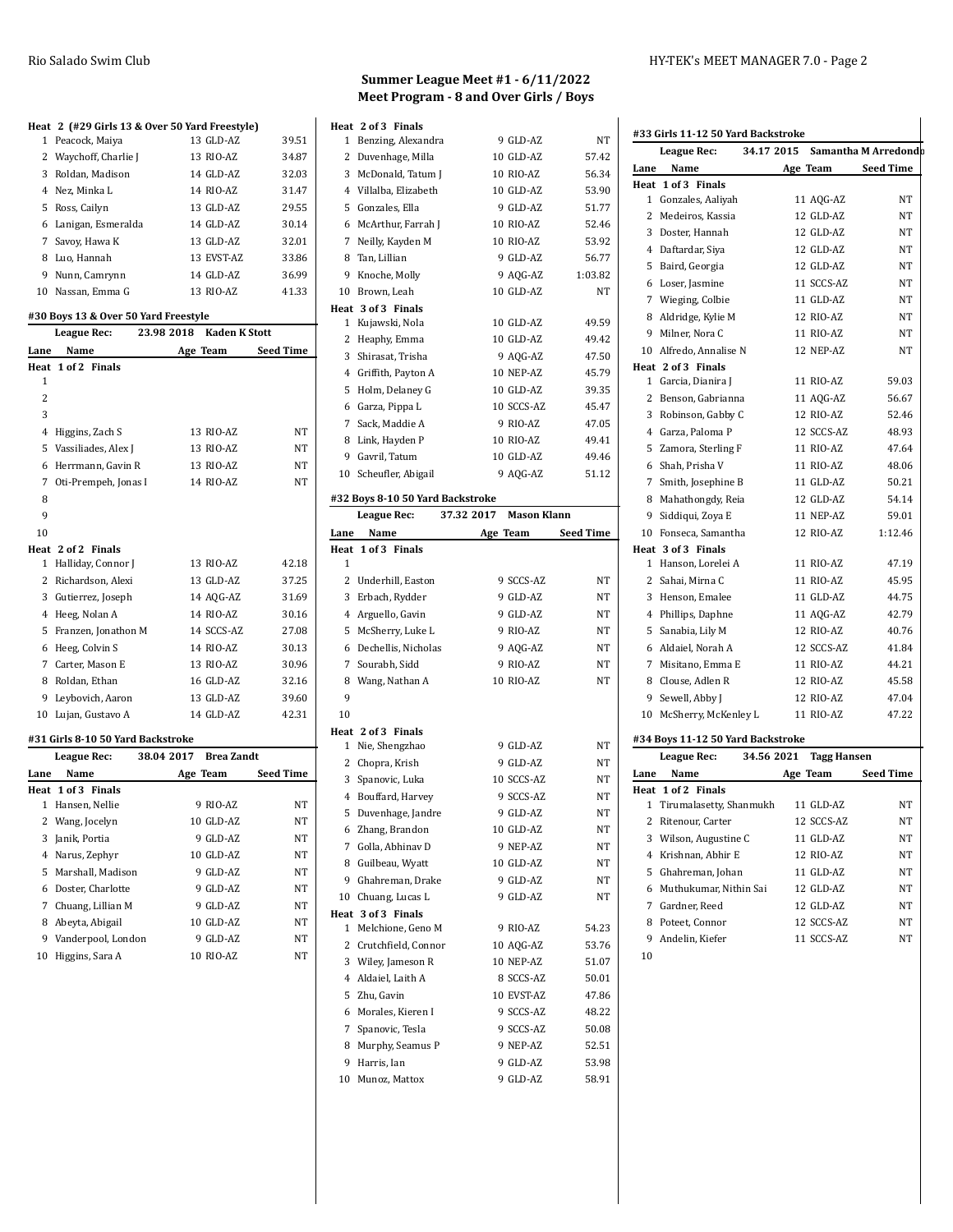#### **Heat 2 (#34 Boys 11-12 50 Yard Backstroke)**

|   | 1 Duvall, Joseph L           | 12 RIO-AZ | 57.73 |
|---|------------------------------|-----------|-------|
|   | 2 Chadwick, Corwyn M         | 12 RIO-AZ | 47.19 |
|   | 3 Myerson, Kiyano            | 12 GLD-AZ | 45.23 |
|   | 4 Quintana Spagnol, Leonardo | 11 GLD-AZ | 42.17 |
|   | 5 Quintana Spagnol, Diego    | 11 GLD-AZ | 41.36 |
|   | 6 Cole, Ben R                | 11 RIO-AZ | 41.52 |
|   | 7 Parker, Rhody P            | 12 RIO-AZ | 43.80 |
| 8 | Udar, Ronav                  | 12 GLD-AZ | 46.54 |
| 9 | Ritter, Trevor               | 11 AQG-AZ | 52.41 |
|   | 10 Crucitt, Thomas           | 12 GLD-AZ | NT    |

#### **#35 Girls 13 & Over 50 Yard Backstroke**

|                | <b>League Rec:</b>  | 32.76 2017 | <b>Emily Wolk</b> |                  |
|----------------|---------------------|------------|-------------------|------------------|
| Lane           | Name                |            | Age Team          | <b>Seed Time</b> |
| Heat           | 1 of 2 Finals       |            |                   |                  |
| 1              |                     |            |                   |                  |
| $\overline{c}$ |                     |            |                   |                  |
| 3              |                     |            |                   |                  |
| 4              | Dietz, Mary         |            | 13 SCCS-AZ        | <b>NT</b>        |
| 5              | Brewer, Ivy         |            | 13 SCCS-AZ        | <b>NT</b>        |
| 6              | Williams, Aya       |            | 13 GLD-AZ         | NT               |
| 7              | Chen, Megan E       |            | 13 RIO-AZ         | <b>NT</b>        |
| 8              |                     |            |                   |                  |
| 9              |                     |            |                   |                  |
| 10             |                     |            |                   |                  |
| Heat           | 2 of 2 Finals       |            |                   |                  |
| 1              | Peacock, Maiya      |            | 13 GLD-AZ         | 45.68            |
| 2              | Roldan, Madison     |            | 14 GLD-AZ         | 41.54            |
| 3              | Savoy, Hawa K       |            | 13 GLD-AZ         | 39.47            |
| 4              | Lanigan, Esmeralda  |            | 14 GLD-AZ         | 37.70            |
| 5              | Ross, Cailyn        |            | 13 GLD-AZ         | 36.66            |
| 6              | Nez, Minka L        |            | 14 RIO-AZ         | 36.96            |
| 7              | Luo, Hannah         |            | 13 EVST-AZ        | 38.35            |
| 8              | Waychoff, Charlie J |            | 13 RIO-AZ         | 39.65            |
| 9              | Nunn, Camrynn       |            | 14 GLD-AZ         | 45.28            |
| 10             | De Lair, Caidence P |            | 13 RIO-AZ         | <b>NT</b>        |
|                |                     |            |                   |                  |

### **#36 Boys 13 & Over 50 Yard Backstroke**

|      | League Rec:        | 27.62 2018 Kaden K Stott |           |                  |
|------|--------------------|--------------------------|-----------|------------------|
| Lane | Name               |                          | Age Team  | <b>Seed Time</b> |
|      | Heat 1 of 2 Finals |                          |           |                  |
| 1    |                    |                          |           |                  |
| 2    |                    |                          |           |                  |
| 3    |                    |                          |           |                  |
| 4    | Heeg, Nolan A      |                          | 14 RIO-AZ | NT               |
|      | 5 Higgins, Zach S  |                          | 13 RIO-AZ | NT               |
|      | 6 Heeg, Colvin S   |                          | 14 RIO-AZ | NT               |
| 7    |                    |                          |           |                  |
| 8    |                    |                          |           |                  |
| 9    |                    |                          |           |                  |

### **Summer League Meet #1 - 6/11/2022 Meet Program - 8 and Over Girls / Boys**

|    | Heat 2 of 2 Finals    |            |       |
|----|-----------------------|------------|-------|
| 1  |                       |            |       |
|    | 2 Lujan, Gustavo A    | 14 GLD-AZ  | 55.88 |
|    | 3 Roldan, Ethan       | 16 GLD-AZ  | 48.00 |
|    | 4 Gutierrez, Joseph   | 14 AQG-AZ  | 39.80 |
|    | 5 Franzen, Jonathon M | 14 SCCS-AZ | 36.07 |
|    | 6 Carter. Mason E     | 13 RIO-AZ  | 36.88 |
|    | 7 Richardson, Alexi   | 13 GLD-AZ  | 44.14 |
| 8  | Leybovich, Aaron      | 13 GLD-AZ  | 54.01 |
| 9  | Herrmann, Gavin R     | 13 RIO-AZ  | NT    |
| 10 |                       |            |       |

### **#37 Girls 8-10 50 Yard Breaststroke**

|                | <b>League Rec:</b>    | 42.94 2021 | <b>Leanne See</b> |                  |
|----------------|-----------------------|------------|-------------------|------------------|
| Lane           | Name                  |            | Age Team          | <b>Seed Time</b> |
| Heat           | 1 of 3 Finals         |            |                   |                  |
| 1              | Duvenhage, Milla      |            | 10 GLD-AZ         | NΤ               |
| $\overline{2}$ | Vanderpool, London    |            | 9 GLD-AZ          | NT               |
| 3              | Abeyta, Abigail       |            | 10 GLD-AZ         | NT               |
| 4              | Marshall, Madison     |            | 9 GLD-AZ          | NT               |
| 5              | Janik, Portia         |            | 9 GLD-AZ          | NT               |
| 6              | Hansen, Nellie        |            | 9 RIO-AZ          | NT               |
|                | 7 Wang, Jocelyn       |            | 10 GLD-AZ         | NT               |
| 8              | Doster, Charlotte     |            | 9 GLD-AZ          | NT               |
| 9              | Narus, Zephyr         |            | 10 GLD-AZ         | NT               |
| 10             | Benzing, Alexandra    |            | 9 GLD-AZ          | NT               |
|                | Heat 2 of 3 Finals    |            |                   |                  |
| $\mathbf{1}$   | Chuang, Lillian M     |            | 9 GLD-AZ          | NT               |
| $\overline{2}$ | Gavril, Tatum         |            | 10 GLD-AZ         | 1:14.96          |
| 3              | Sack, Maddie A        |            | 9 RIO-AZ          | 1:06.59          |
| 4              | McDonald, Tatum J     |            | 10 RIO-AZ         | 1:04.54          |
| 5              | Tan, Lillian          |            | 9 GLD-AZ          | 1:04.45          |
| 6              | Heaphy, Emma          |            | 10 GLD-AZ         | 1:04.47          |
|                | 7 Villalba, Elizabeth |            | 10 GLD-AZ         | 1:06.02          |
| 8              | Gonzales, Ella        |            | 9 GLD-AZ          | 1:10.74          |
| 9              | Brown, Leah           |            | 10 GLD-AZ         | NT               |
| 10             | Higgins, Sara A       |            | 10 RIO-AZ         | NT               |
|                | Heat 3 of 3 Finals    |            |                   |                  |
| 1              | Scheufler, Abigail    |            | 9 AQG-AZ          | 1:01.96          |
| 2              | McArthur, Farrah J    |            | 10 RIO-AZ         | 59.72            |
| 3              | Link, Hayden P        |            | 10 RIO-AZ         | 57.95            |
| 4              | Griffith, Payton A    |            | 10 NEP-AZ         | 50.37            |
| 5              | Garza, Pippa L        |            | 10 SCCS-AZ        | 46.23            |
| 6              | Holm, Delaney G       |            | 10 GLD-AZ         | 48.23            |
| 7              | Shirasat, Trisha      |            | 9 AQG-AZ          | 54.69            |
| 8              | Kujawski, Nola        |            | 10 GLD-AZ         | 58.00            |
| 9              | Knoche, Molly         |            | 9 AQG-AZ          | 1:00.44          |
| 10             | Neilly, Kayden M      |            | 10 RIO-AZ         | 1:04.20          |

### Rio Salado Swim Club **HY-TEK's MEET MANAGER 7.0** - Page 3

 $\mathbf{I}$ 

|                | #38 Boys 8-10 50 Yard Breaststroke   |                        |                    |                  |
|----------------|--------------------------------------|------------------------|--------------------|------------------|
|                | <b>League Rec:</b>                   | 43.63 2017 Mason Klann |                    |                  |
| Lane           | Name                                 |                        | Age Team           | <b>Seed Time</b> |
| 1              | Heat 1 of 3 Finals                   |                        |                    |                  |
| $\overline{2}$ |                                      |                        |                    |                  |
|                | 3 Chuang, Lucas L                    |                        | 9 GLD-AZ           | NT               |
|                | 4 Duvenhage, Jandre                  |                        | 9 GLD-AZ           | NT               |
|                | 5 Golla, Abhinav D                   |                        | 9 NEP-AZ           | NT               |
|                | 6 Zhang, Brandon                     |                        | 10 GLD-AZ          | NT               |
|                | 7 Wang, Nathan A                     |                        | 10 RIO-AZ          | NΤ               |
|                | 8 Dechellis, Nicholas                |                        | 9 AQG-AZ           | NT               |
| 9              |                                      |                        |                    |                  |
| 10             |                                      |                        |                    |                  |
|                | Heat 2 of 3 Finals                   |                        |                    |                  |
|                | 1 McSherry, Luke L                   |                        | 9 RIO-AZ           | NT               |
|                | 2 Ghahreman, Drake                   |                        | 9 GLD-AZ           | NT               |
|                | 3 Arguello, Gavin                    |                        | 9 GLD-AZ           | NΤ               |
|                | 4 Guilbeau, Wyatt                    |                        | 10 GLD-AZ          | NΤ               |
|                | 5 Spanovic, Luka                     |                        | 10 SCCS-AZ         | NΤ               |
|                | 6 Aldaiel, Laith A                   |                        | 8 SCCS-AZ          | NΤ               |
|                | 7 Chopra, Krish                      |                        | 9 GLD-AZ           | NΤ               |
|                | 8 Nie, Shengzhao                     |                        | 9 GLD-AZ           | NΤ               |
|                | 9 Erbach, Rydder                     |                        | 9 GLD-AZ           | NT               |
|                | 10 Bouffard, Harvey                  |                        | 9 SCCS-AZ          | NT               |
|                | Heat 3 of 3 Finals                   |                        |                    |                  |
|                | 1 Morales, Kieren I                  |                        | 9 SCCS-AZ          | 1:01.28          |
|                | 2 Wiley, Jameson R                   |                        | 10 NEP-AZ          | 58.58            |
|                | 3 Munoz, Mattox                      |                        | 9 GLD-AZ           | 58.01            |
|                | 4 Zhu, Gavin                         |                        | 10 EVST-AZ         | 54.67            |
|                | 5 Crutchfield, Connor                |                        | 10 AQG-AZ          | 50.29            |
|                | 6 Spanovic, Tesla                    |                        | 9 SCCS-AZ          | 51.08            |
|                | 7 Murphy, Seamus P                   |                        | 9 NEP-AZ           | 55.81            |
|                | 8 Melchione, Geno M                  |                        | 9 RIO-AZ           | 58.55            |
|                | 9 Harris, Ian                        |                        | 9 GLD-AZ           | 59.13            |
|                | 10 Sourabh, Sidd                     |                        | 9 RIO-AZ           | <b>NT</b>        |
|                | #39 Girls 11-12 50 Yard Breaststroke |                        |                    |                  |
|                | League Rec:                          | 37.61 2019             | <b>Sydney Feng</b> |                  |
| Lane           | Name                                 | Age Team               |                    | <b>Seed Time</b> |
|                | Heat 1 of 3 Finals                   |                        |                    |                  |
|                | 1 Coombs, Vanessa                    |                        | 11 AQG-AZ          | NΤ               |
|                | 2 Alfredo, Annalise N                |                        | 12 NEP-AZ          | NΤ               |
|                | 3 Baird, Georgia                     |                        | 12 GLD-AZ          | NΤ               |
|                | 4 Coombs, Whitney                    |                        | 12 AQG-AZ          | NT               |
| 5              | Doster, Hannah                       |                        | 12 GLD-AZ          | NT               |

 Daftardar, Siya 12 GLD-AZ NT Medeiros, Kassia 12 GLD-AZ NT Wieging, Colbie 11 GLD-AZ NT 9 Milner, Nora C 11 RIO-AZ NT Loser, Jasmine 11 SCCS-AZ NT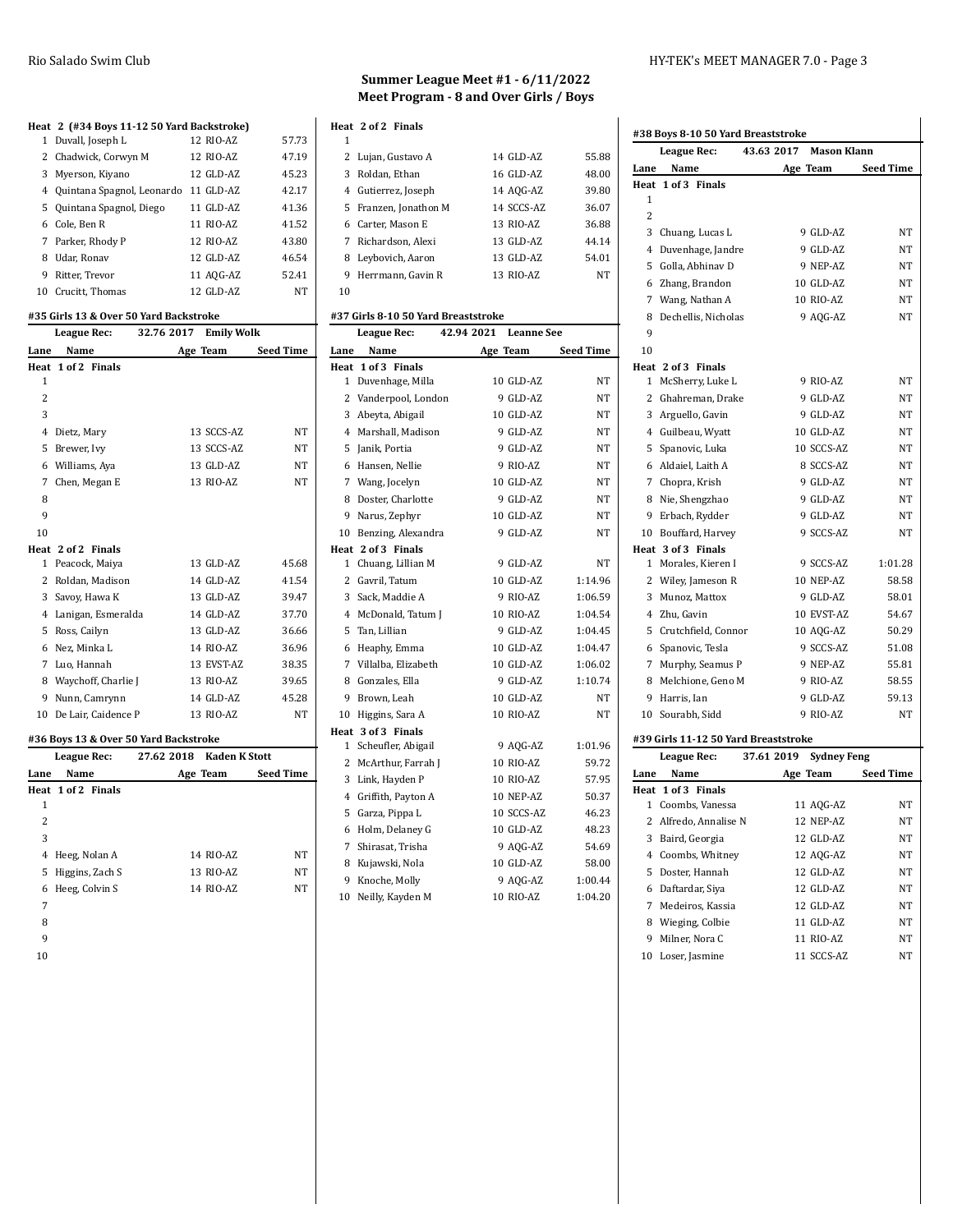## **Heat 2 (#39 Girls 11-12 50 Yard Breaststroke)**

|              | League Rec:                                   | 40.07 2019 Edward A Lee |                |
|--------------|-----------------------------------------------|-------------------------|----------------|
|              | #40 Boys 11-12 50 Yard Breaststroke           |                         |                |
|              | 10 McSherry, McKenley L                       | 11 RIO-AZ               | 54.66          |
|              | 9 Gentry, Emery S                             | 11 RIO-AZ               | 53.13          |
| 8            | Siddiqui, Zoya E                              | 11 NEP-AZ               | 52.63          |
| 7            | Misitano, Emma E                              | 11 RIO-AZ               | 50.63          |
|              | 6 Phillips, Daphne                            | 11 AQG-AZ               | 49.62          |
|              | 5 Sanabia, Lily M                             | 12 RIO-AZ               | 48.64          |
|              | 4 Aldaiel, Norah A                            | 12 SCCS-AZ              | 49.79          |
|              | 3 Sewell, Abby J                              | 12 RIO-AZ               | 52.08          |
|              | 2 Garza, Paloma P                             | 12 SCCS-AZ              | 53.10          |
| $\mathbf{1}$ | Sahai, Mirna C                                | 11 RIO-AZ               | 54.39          |
|              | Heat 3 of 3 Finals                            |                         |                |
| 10           | Garcia, Dianira J                             | 11 RIO-AZ               | 1:25.28        |
| 9            | Robinson, Gabby C                             | 12 RIO-AZ               | 1:02.62        |
|              | Hanson, Lorelei A<br>8 Benson, Gabrianna      | 11 AQG-AZ               | 1:01.21        |
| 6<br>7       | Smith, Josephine B                            | 11 GLD-AZ<br>11 RIO-AZ  | 55.66<br>58.19 |
|              | 5 Zamora, Sterling F                          | 11 RIO-AZ               | 55.55          |
| 4            | Henson, Emalee                                | 11 GLD-AZ               | 56.17          |
|              | 3 Shah, Prisha V                              | 11 RIO-AZ               | 1:00.08        |
| 2            | Mahathongdy, Reia                             | 12 GLD-AZ               | 1:02.07        |
| $\mathbf{1}$ | Fonseca, Samantha                             | 12 RIO-AZ               | 1:24.94        |
|              | Heat 2 (#39 Girls 11-12 50 raid breaststroke) |                         |                |

### **Lane Name Age Team Seed Time Heat 1 of 2 Finals** Poteet, Connor 12 SCCS-AZ NT 3 Andelin, Kiefer 11 SCCS-AZ NT Muthukumar, Nithin Sai 12 GLD-AZ NT Gardner, Reed 12 GLD-AZ NT Ritenour, Carter 12 SCCS-AZ NT Crucitt, Thomas 12 GLD-AZ NT 8 Ghahreman, Johan 11 GLD-AZ NT 9 Ritter, Trevor 11 AQG-AZ NT **Heat 2 of 2 Finals** Duvall, Joseph L 12 RIO-AZ 1:38.13 2 Wilson, Augustine C 11 GLD-AZ 54.23 Myerson, Kiyano 12 GLD-AZ 51.93 Quintana Spagnol, Diego 11 GLD-AZ 47.72 Udar, Ronav 12 GLD-AZ 44.45 Quintana Spagnol, Leonardo 11 GLD-AZ 45.64 7 Cole, Ben R 11 RIO-AZ 48.42 8 Chadwick, Corwyn M 12 RIO-AZ 53.77 Parker, Rhody P 12 RIO-AZ 59.57 Tirumalasetty, Shanmukh 11 GLD-AZ NT

## **Summer League Meet #1 - 6/11/2022 Meet Program - 8 and Over Girls / Boys**

|                | League Rec:         | 35.91 2017 | <b>Kaylin Carroll</b> |                  |
|----------------|---------------------|------------|-----------------------|------------------|
| Lane           | Name                |            | Age Team              | <b>Seed Time</b> |
|                | Heat 1 of 2 Finals  |            |                       |                  |
| 1              |                     |            |                       |                  |
| $\overline{c}$ |                     |            |                       |                  |
| 3              |                     |            |                       |                  |
| $\overline{4}$ | Williams, Aya       |            | 13 GLD-AZ             | NT               |
| 5              | O'Berry, Samantha   |            | 13 AQG-AZ             | <b>NT</b>        |
| 6              | De Lair, Caidence P |            | 13 RIO-AZ             | <b>NT</b>        |
| 7              | Brewer, Ivy         |            | 13 SCCS-AZ            | <b>NT</b>        |
| 8              |                     |            |                       |                  |
| 9              |                     |            |                       |                  |
| 10             |                     |            |                       |                  |
|                | Heat 2 of 2 Finals  |            |                       |                  |
| $\mathbf{1}$   | Peacock, Maiya      |            | 13 GLD-AZ             | 58.33            |
| 2              | Nunn, Camrynn       |            | 14 GLD-AZ             | 50.89            |
| 3              | Luo, Hannah         |            | 13 EVST-AZ            | 45.62            |
|                | 4 Savoy, Hawa K     |            | 13 GLD-AZ             | 44.01            |
| 5              | Ross, Cailyn        |            | 13 GLD-AZ             | 38.60            |
| 6              | Lanigan, Esmeralda  |            | 14 GLD-AZ             | 39.87            |
| 7              | Waychoff, Charlie J |            | 13 RIO-AZ             | 45.02            |
| 8              | Roldan, Madison     |            | 14 GLD-AZ             | 48.28            |
| 9              | Nassan, Emma G      |            | 13 RIO-AZ             | 54.28            |
| 10             | Dietz, Mary         |            | 13 SCCS-AZ            | <b>NT</b>        |

|                | League Rec:         | 31.01 2018 | <b>Kaden K Stott</b> |                  |
|----------------|---------------------|------------|----------------------|------------------|
| Lane           | Name                |            | Age Team             | <b>Seed Time</b> |
| Heat           | 1 of 2 Finals       |            |                      |                  |
| 1              |                     |            |                      |                  |
| 2              |                     |            |                      |                  |
| 3              |                     |            |                      |                  |
| $\overline{4}$ | Vassiliades, Alex J |            | 13 RIO-AZ            | <b>NT</b>        |
| 5              | Heeg, Colvin S      |            | 14 RIO-AZ            | <b>NT</b>        |
| 6              | Heeg, Nolan A       |            | 14 RIO-AZ            | <b>NT</b>        |
| 7              |                     |            |                      |                  |
| 8              |                     |            |                      |                  |
| 9              |                     |            |                      |                  |
| 10             |                     |            |                      |                  |
|                | Heat 2 of 2 Finals  |            |                      |                  |
| 1              | Higgins, Zach S     |            | 13 RIO-AZ            | NT               |
| 2              | Halliday, Connor J  |            | 13 RIO-AZ            | 55.84            |
| 3              | Roldan, Ethan       |            | 16 GLD-AZ            | 50.43            |
| 4              | Gutierrez, Joseph   |            | 14 AQG-AZ            | 43.26            |
| 5              | Franzen, Jonathon M |            | 14 SCCS-AZ           | 39.88            |
| 6              | Carter, Mason E     |            | 13 RIO-AZ            | 43.20            |
| 7              | Richardson, Alexi   |            | 13 GLD-AZ            | 50.01            |
| 8              | Leybovich, Aaron    |            | 13 GLD-AZ            | 52.69            |
| 9              | Lujan, Gustavo A    |            | 14 GLD-AZ            | 1:06.21          |
| 10             |                     |            |                      |                  |

### Rio Salado Swim Club HY-TEK's MEET MANAGER 7.0 - Page 4

|  |  |  | #43 Girls 8-10 50 Yard Butterfly |  |
|--|--|--|----------------------------------|--|
|  |  |  |                                  |  |

|                | League Rec:                     | 35.74 2015 | <b>Ava L Elliott</b>  |                  |
|----------------|---------------------------------|------------|-----------------------|------------------|
| Lane           | Name                            |            | Age Team              | <b>Seed Time</b> |
|                | Heat 1 of 3 Finals              |            |                       |                  |
| 1              | Marshall, Madison               |            | 9 GLD-AZ              | NΤ               |
| 2              | Wang, Jocelyn                   |            | 10 GLD-AZ             | NΤ               |
| 3              | Higgins, Sara A                 |            | 10 RIO-AZ             | NT               |
| 4              | Narus, Zephyr                   |            | 10 GLD-AZ             | NΤ               |
| 5              | Abeyta, Abigail                 |            | 10 GLD-AZ             | NΤ               |
| 6              | Chuang, Lillian M               |            | 9 GLD-AZ              | NΤ               |
| 7              | Janik, Portia                   |            | 9 GLD-AZ              | NΤ               |
| 8              | Vanderpool, London              |            | 9 GLD-AZ              | NΤ               |
| 9              | Brown, Leah                     |            | 10 GLD-AZ             | NT               |
|                | 10 Duvenhage, Milla             |            | 10 GLD-AZ             | NΤ               |
|                | Heat 2 of 3 Finals              |            |                       |                  |
| 1              | Doster, Charlotte               |            | 9 GLD-AZ              | NΤ               |
| 2              | Villalba, Elizabeth             |            | 10 GLD-AZ             | 1:09.51          |
|                | 3 Gavril, Tatum                 |            | 10 GLD-AZ             | 1:02.93          |
|                | 4 McDonald, Tatum J             |            | 10 RIO-AZ             | 1:00.68          |
| 5              | Griffith, Payton A              |            | 10 NEP-AZ             | 58.36            |
|                | 6 Heaphy, Emma                  |            | 10 GLD-AZ             | 1:00.37          |
| 7              | Knoche, Molly                   |            | 9 AQG-AZ              | 1:02.25          |
| 8              | Tan, Lillian                    |            | 9 GLD-AZ              | 1:06.55          |
| 9              | Benzing, Alexandra              |            | 9 GLD-AZ              | NΤ               |
|                | 10 Hansen, Nellie               |            | 9 RIO-AZ              | NΤ               |
|                | Heat 3 of 3 Finals              |            |                       |                  |
| 1              | Scheufler, Abigail              |            | 9 AQG-AZ              | 56.15            |
| 2              | Sack, Maddie A                  |            | 9 RIO-AZ              | 53.43            |
|                | 3 Shirasat, Trisha              |            | 9 AQG-AZ              | 50.19            |
| 4              | Link, Hayden P                  |            | 10 RIO-AZ             | 49.50            |
| 5              | Holm, Delaney G                 |            | 10 GLD-AZ             | 40.72            |
|                | 6 Garza, Pippa L                |            | 10 SCCS-AZ            | 49.01            |
|                | 7 Gonzales, Ella                |            | 9 GLD-AZ              | 49.50            |
| 8              | McArthur, Farrah J              |            | 10 RIO-AZ             | 50.58            |
| 9              | Kujawski, Nola                  |            | 10 GLD-AZ             | 53.73            |
|                | 10 Neilly, Kayden M             |            | 10 RIO-AZ             | 56.58            |
|                | #44 Boys 8-10 50 Yard Butterfly |            |                       |                  |
|                | League Rec:                     | 34.04 2015 | <b>Carson Hamblin</b> |                  |
| Lane           | Name                            |            | Age Team              | <b>Seed Time</b> |
|                | Heat 1 of 3 Finals              |            |                       |                  |
| 1              |                                 |            |                       |                  |
| $\overline{2}$ |                                 |            |                       |                  |
| 3              | Sourabh, Sidd                   |            | 9 RIO-AZ              | NΤ               |
|                | 4 Wang, Nathan A                |            | 10 RIO-AZ             | NΤ               |
| 5              | Nie, Shengzhao                  |            | 9 GLD-AZ              | NΤ               |
| 6              | McSherry, Luke L                |            | 9 RIO-AZ              | NΤ               |
| 7              | Aldaiel, Laith A                |            | 8 SCCS-AZ             | NΤ               |
| 8              | Dechellis, Nicholas             |            | 9 AQG-AZ              | NΤ               |
| 9              |                                 |            |                       |                  |
| 10             |                                 |            |                       |                  |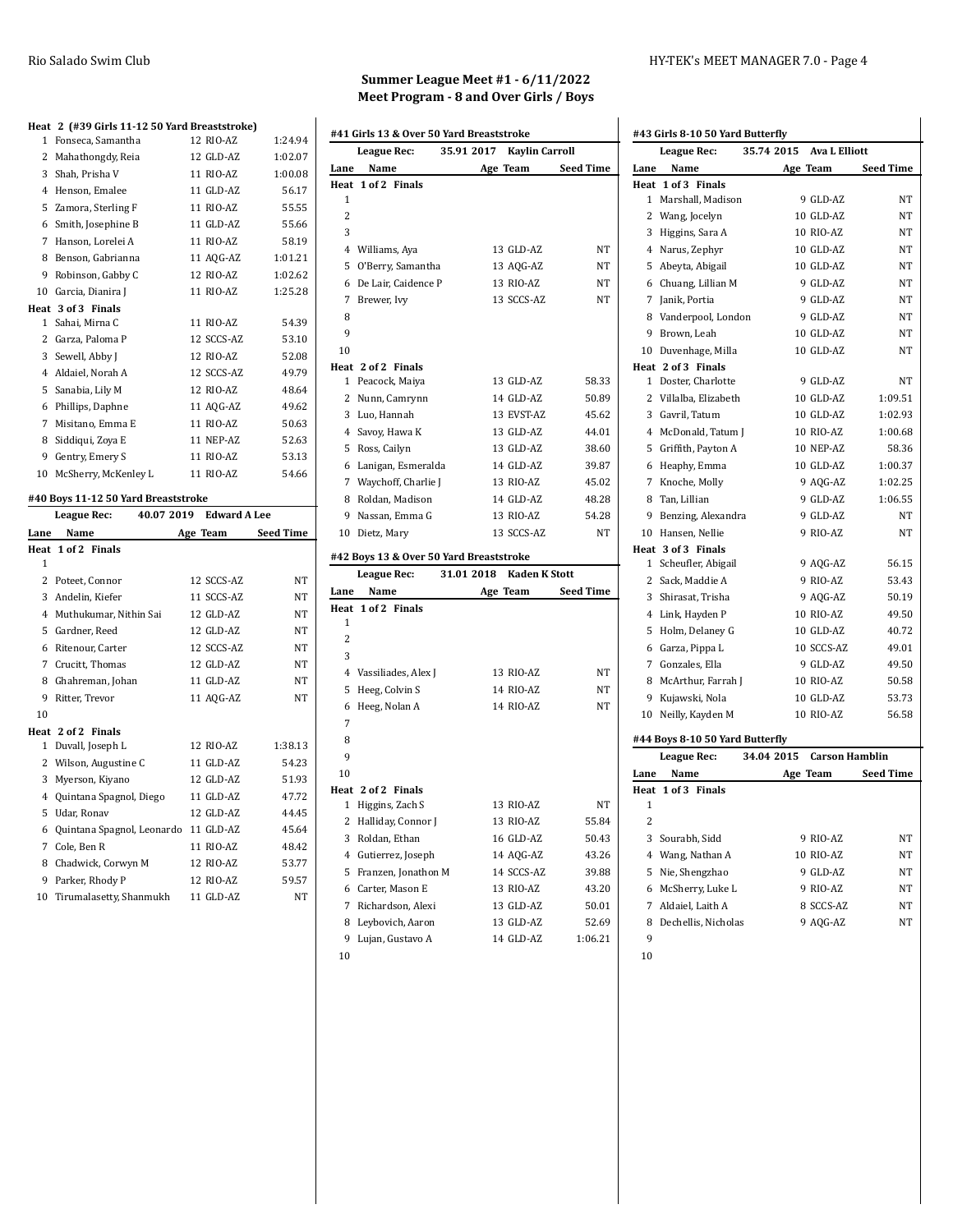|              | Heat 2 (#44 Boys 8-10 50 Yard Butterfly) |            |           |
|--------------|------------------------------------------|------------|-----------|
| $\mathbf{1}$ | Zhang, Brandon                           | 10 GLD-AZ  | <b>NT</b> |
| 2            | Erbach, Rydder                           | 9 GLD-AZ   | <b>NT</b> |
| 3            | Chuang, Lucas L                          | 9 GLD-AZ   | <b>NT</b> |
| 4            | Spanovic, Luka                           | 10 SCCS-AZ | <b>NT</b> |
| 5            | Arguello, Gavin                          | 9 GLD-AZ   | <b>NT</b> |
| 6            | Golla, Abhinav D                         | 9 NEP-AZ   | <b>NT</b> |
| 7            | Bouffard, Harvey                         | 9 SCCS-AZ  | <b>NT</b> |
| 8            | Ghahreman, Drake                         | 9 GLD-AZ   | <b>NT</b> |
| 9            | Duvenhage, Jandre                        | 9 GLD-AZ   | NT        |
| 10           | Chopra, Krish                            | 9 GLD-AZ   | <b>NT</b> |
|              | Heat 3 of 3 Finals                       |            |           |
| 1            | Munoz, Mattox                            | 9 GLD-AZ   | 1:03.00   |
| 2            | Harris, Ian                              | 9 GLD-AZ   | 58.83     |
| 3            | Melchione, Geno M                        | 9 RIO-AZ   | 54.17     |
| 4            | Wiley, Jameson R                         | 10 NEP-AZ  | 53.62     |
| 5            | Zhu, Gavin                               | 10 EVST-AZ | 52.18     |
| 6            | Morales, Kieren I                        | 9 SCCS-AZ  | 52.92     |
| 7            | Murphy, Seamus P                         | 9 NEP-AZ   | 53.85     |
| 8            | Spanovic, Tesla                          | 9 SCCS-AZ  | 55.14     |
| 9            | Crutchfield, Connor                      | 10 AQG-AZ  | 1:02.92   |
| 10           | Guilbeau, Wyatt                          | 10 GLD-AZ  | NT        |
|              |                                          |            |           |

### **#45 Girls 11-12 50 Yard Butterfly League Rec: 32.18 2015 Ehsa S Murray**

| Lane           | Name                   | Age Team   | <b>Seed Time</b> |
|----------------|------------------------|------------|------------------|
| Heat           | 1 of 3 Finals          |            |                  |
| 1              |                        |            |                  |
| $\overline{c}$ |                        |            |                  |
|                | 3 Alfredo, Annalise N  | 12 NEP-AZ  | <b>NT</b>        |
|                | 4 Medeiros, Kassia     | 12 GLD-AZ  | NΤ               |
|                | 5 Wieging, Colbie      | 11 GLD-AZ  | <b>NT</b>        |
|                | 6 Loser, Jasmine       | 11 SCCS-AZ | NT               |
|                | 7 Coombs, Vanessa      | 11 AQG-AZ  | <b>NT</b>        |
| 8              | Coombs, Whitney        | 12 AQG-AZ  | NT               |
| 9              |                        |            |                  |
| 10             |                        |            |                  |
|                | Heat 2 of 3 Finals     |            |                  |
|                | 1 Baird, Georgia       | 12 GLD-AZ  | NT               |
|                | 2 Daftardar, Siya      | 12 GLD-AZ  | NΤ               |
|                | 3 Benson, Gabrianna    | 11 AQG-AZ  | 1:01.83          |
|                | 4 Siddiqui, Zoya E     | 11 NEP-AZ  | 1:00.17          |
|                | 5 Henson, Emalee       | 11 GLD-AZ  | 53.97            |
|                | 6 Shah, Prisha V       | 11 RIO-AZ  | 59.11            |
|                | 7 Robinson, Gabby C    | 12 RIO-AZ  | 1:01.71          |
|                | 8 Fonseca. Samantha    | 12 RIO-AZ  | 1:16.90          |
|                | 9 Garcia, Dianira J    | 11 RIO-AZ  | NT               |
|                | 10 Doster, Hannah      | 12 GLD-AZ  | NT               |
|                | Heat 3 of 3 Finals     |            |                  |
|                | 1 Mahathongdy, Reia    | 12 GLD-AZ  | 52.55            |
|                | 2 Sahai, Mirna C       | 11 RIO-AZ  | 50.36            |
|                | 3 Smith, Josephine B   | 11 GLD-AZ  | 49.02            |
|                | 4 Aldaiel, Norah A     | 12 SCCS-AZ | 46.44            |
|                | 5 Phillips, Daphne     | 11 AQG-AZ  | 38.92            |
| 6              | Sanabia, Lily M        | 12 RIO-AZ  | 44.99            |
|                | 7 Sewell, Abby J       | 12 RIO-AZ  | 47.62            |
|                | 8 Misitano, Emma E     | 11 RIO-AZ  | 50.06            |
|                | 9 McSherry, McKenley L | 11 RIO-AZ  | 51.36            |
|                | 10 Zamora, Sterling F  | 11 RIO-AZ  | 52.69            |
|                |                        |            |                  |

## **Summer League Meet #1 - 6/11/2022 Meet Program - 8 and Over Girls / Boys**

|      | #46 Boys 11-12 50 Yard Butterfly      |                      |                  |
|------|---------------------------------------|----------------------|------------------|
|      | 31.72 2015<br>League Rec:             | <b>Rand Jensen</b>   |                  |
| Lane | Name                                  | Age Team             | <b>Seed Time</b> |
| Heat | 1 of 2 Finals                         |                      |                  |
| 1    |                                       |                      |                  |
| 2    | Muthukumar, Nithin Sai                | 12 GLD-AZ            | NT               |
|      | 3 Poteet, Connor                      | 12 SCCS-AZ           | NT               |
|      | 4 Ghahreman, Johan                    | 11 GLD-AZ            | <b>NT</b>        |
| 5.   | Gardner, Reed                         | 12 GLD-AZ            | <b>NT</b>        |
|      | 6 Krishnan, Abhir E                   | 12 RIO-AZ            | <b>NT</b>        |
| 7    | Ritenour, Carter                      | 12 SCCS-AZ           | <b>NT</b>        |
| 8    | Andelin, Kiefer                       | 11 SCCS-AZ           | <b>NT</b>        |
|      | 9 Crucitt, Thomas                     | 12 GLD-AZ            | <b>NT</b>        |
| 10   |                                       |                      |                  |
| Heat | 2 of 2 Finals                         |                      |                  |
| 1.   | Ritter, Trevor                        | 11 AQG-AZ            | 57.22            |
|      | 2 Wilson, Augustine C                 | 11 GLD-AZ            | 50.60            |
| 3    | Parker, Rhody P                       | 12 RIO-AZ            | 46.35            |
| 4    | Myerson, Kiyano                       | 12 GLD-AZ            | 43.19            |
| 5    | Quintana Spagnol, Diego               | 11 GLD-AZ            | 39.22            |
| 6    | Udar, Ronav                           | 12 GLD-AZ            | 41.00            |
| 7    | Chadwick, Corwyn M                    | 12 RIO-AZ            | 45.18            |
|      | 8 Cole, Ben R                         | 11 RIO-AZ            | 47.39            |
| 9    | Quintana Spagnol, Leonardo            | 11 GLD-AZ            | 51.31            |
| 10   | Tirumalasetty, Shanmukh               | 11 GLD-AZ            | <b>NT</b>        |
|      |                                       |                      |                  |
|      | #47 Girls 13 & Over 50 Yard Butterfly |                      |                  |
|      |                                       |                      |                  |
|      | 29.95 2018<br>League Rec:             | <b>Kaitlyn S Tam</b> |                  |
| Lane | Name<br>Heat 1 of 2 Finals            | Age Team             | <b>Seed Time</b> |

|              | Heat 1 of 2 Finals  |            |           |
|--------------|---------------------|------------|-----------|
| 1            |                     |            |           |
| 2            |                     |            |           |
| 3            |                     |            |           |
| 4            | Dietz, Mary         | 13 SCCS-AZ | NT        |
| 5            | Brewer, Ivy         | 13 SCCS-AZ | <b>NT</b> |
| 6            | Williams, Aya       | 13 GLD-AZ  | <b>NT</b> |
| 7            | O'Berry, Samantha   | 13 AQG-AZ  | <b>NT</b> |
| 8            |                     |            |           |
| 9            |                     |            |           |
| 10           |                     |            |           |
|              | Heat 2 of 2 Finals  |            |           |
| $\mathbf{1}$ | Peacock, Maiya      | 13 GLD-AZ  | 52.54     |
| 2            | Luo, Hannah         | 13 EVST-AZ | 43.75     |
| 3            | Roldan, Madison     | 14 GLD-AZ  | 40.93     |
| 4            | Lanigan, Esmeralda  | 14 GLD-AZ  | 38.08     |
| 5            | Ross, Cailyn        | 13 GLD-AZ  | 34.66     |
| 6            | Nez, Minka L        | 14 RIO-AZ  | 36.60     |
| 7            | Savoy, Hawa K       | 13 GLD-AZ  | 40.04     |
| 8            | Waychoff, Charlie J | 13 RIO-AZ  | 41.70     |
| 9            | Nunn, Camrynn       | 14 GLD-AZ  | 44.31     |
| 10           | De Lair. Caidence P | 13 RIO-AZ  | <b>NT</b> |

### Rio Salado Swim Club HY-TEK's MEET MANAGER 7.0 - Page 5

| 25.99 2018<br>Kaden K Stott<br><b>League Rec:</b> |                                     |                               |                  |  |  |  |
|---------------------------------------------------|-------------------------------------|-------------------------------|------------------|--|--|--|
| Lane                                              | Name                                | Age Team                      | <b>Seed Time</b> |  |  |  |
| Heat                                              | 1 of 1 Finals                       |                               |                  |  |  |  |
| $\mathbf{1}$                                      | Heeg, Nolan A                       | 14 RIO-AZ                     | NT               |  |  |  |
|                                                   | 2 Heeg, Colvin S                    | 14 RIO-AZ                     | NT               |  |  |  |
|                                                   | 3 Richardson, Alexi                 | 13 GLD-AZ                     | 46.31            |  |  |  |
|                                                   | 4 Carter, Mason E                   | 13 RIO-AZ                     | 38.30            |  |  |  |
|                                                   | 5 Franzen, Jonathon M               | 14 SCCS-AZ                    | 32.25            |  |  |  |
|                                                   | 6 Gutierrez, Joseph                 | 14 AQG-AZ                     | 36.89            |  |  |  |
|                                                   | 7 Roldan, Ethan                     | 16 GLD-AZ                     | 43.95            |  |  |  |
|                                                   | 8 Leybovich, Aaron                  | 13 GLD-AZ                     | 48.71            |  |  |  |
|                                                   | 9 Lujan, Gustavo A                  | 14 GLD-AZ                     | NT               |  |  |  |
| 10                                                |                                     |                               |                  |  |  |  |
|                                                   |                                     |                               |                  |  |  |  |
|                                                   | #49 Girls 100 Yard Freestyle        |                               |                  |  |  |  |
|                                                   | <b>League Rec:</b>                  | 1:01.72 2018 Hadley Davenport |                  |  |  |  |
| Lane                                              | Name                                | Age Team                      | <b>Seed Time</b> |  |  |  |
|                                                   | Heat 1 of 3 Finals                  |                               |                  |  |  |  |
|                                                   | 1 Wieging, Colbie                   | 11 GLD-AZ                     | NT               |  |  |  |
|                                                   | 2 Peacock, Maiya                    | 13 GLD-AZ                     | NT               |  |  |  |
|                                                   | 3 Luo, Hannah                       | 13 EVST-AZ                    | NT               |  |  |  |
|                                                   | 4 Abeyta, Abigail                   | 10 GLD-AZ                     | NT               |  |  |  |
|                                                   | 5 Marshall, Madison                 | 9 GLD-AZ                      | NT               |  |  |  |
|                                                   | 6 Narus, Zephyr                     | 10 GLD-AZ                     | NT               |  |  |  |
|                                                   | 7 Chuang, Lillian M                 | 9 GLD-AZ                      | NT               |  |  |  |
|                                                   | 8 Baird, Georgia                    | 12 GLD-AZ                     | NT               |  |  |  |
|                                                   | 9 Robinson, Gabby C                 | 12 RIO-AZ                     | NT               |  |  |  |
| 10                                                |                                     |                               |                  |  |  |  |
|                                                   | Heat 2 of 3 Finals<br>1 Brown, Leah | 10 GLD-AZ                     | NT               |  |  |  |
| 2                                                 | Benzing, Alexandra                  | 9 GLD-AZ                      | NΤ               |  |  |  |
|                                                   | 3 Garza, Paloma P                   | 12 SCCS-AZ                    | NT               |  |  |  |
|                                                   | 4 Chen, Megan E                     | 13 RIO-AZ                     | NT               |  |  |  |
|                                                   | 5 Henson, Emalee                    | 11 GLD-AZ                     | 1:42.51          |  |  |  |
|                                                   | 6 Sack, Maddie A                    | 9 RIO-AZ                      | 1:44.32          |  |  |  |
|                                                   | 7 Hansen, Nellie                    | 9 RIO-AZ                      | NT               |  |  |  |
|                                                   | 8 Wang, Jocelyn                     | 10 GLD-AZ                     | NT               |  |  |  |
|                                                   | 9 Daftardar, Siya                   | 12 GLD-AZ                     | NT               |  |  |  |
|                                                   | 10 Milner, Nora C                   | 11 RIO-AZ                     | NT               |  |  |  |
|                                                   | Heat 3 of 3 Finals                  |                               |                  |  |  |  |
| $\mathbf{1}$                                      | Zamora, Sterling F                  | 11 RIO-AZ                     | 1:23.84          |  |  |  |
|                                                   | 2   Waychoff, Charlie J             | 13 RIO-AZ                     | 1:19.88          |  |  |  |
|                                                   | 3 Aldaiel, Norah A                  | 12 SCCS-AZ                    | 1:14.76          |  |  |  |
|                                                   | 4 Roldan, Madison                   | 14 GLD-AZ                     | 1:12.80          |  |  |  |
| 5                                                 | Ross, Cailyn                        | 13 GLD-AZ                     | 1:06.20          |  |  |  |
| 6                                                 | Lanigan, Esmeralda                  | 14 GLD-AZ                     | 1:09.76          |  |  |  |
| 7                                                 | Savoy, Hawa K                       | 13 GLD-AZ                     | 1:14.12          |  |  |  |
|                                                   | 8 Phillips, Daphne                  | 11 AQG-AZ                     | 1:18.30          |  |  |  |
|                                                   |                                     |                               |                  |  |  |  |
| 9                                                 | Garza, Pippa L                      | 10 SCCS-AZ                    | 1:20.06          |  |  |  |